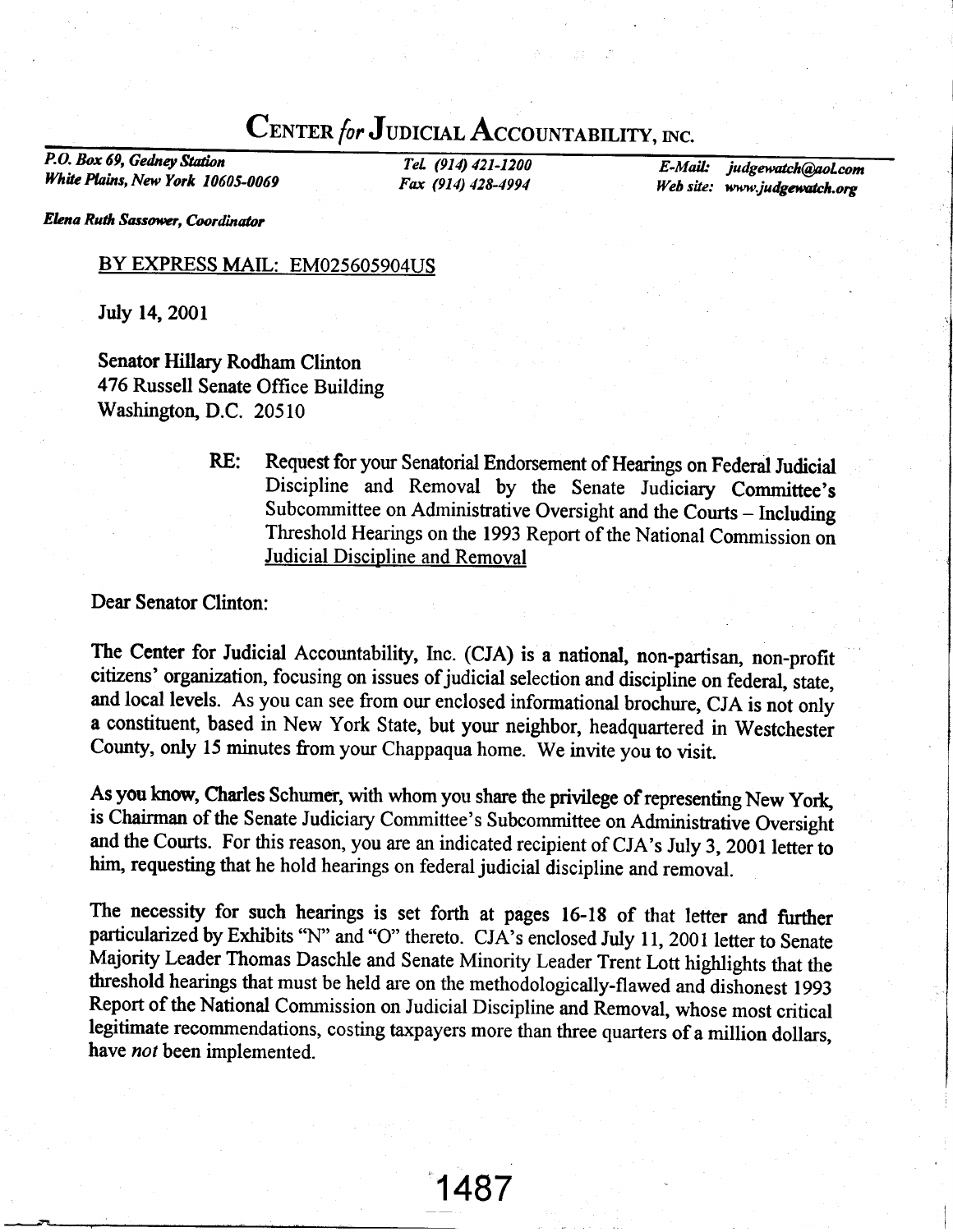Senator Hillary Rodham Clinton Page Two July 14, 2001

By CJA's letters to these Senate leaders, to President Bush, to the Senate Judiciary Committee members, and to the House Judiciary Commiffee, CJA has requested their endorsement of CJA's request for congressional hearings on judicial discipline and removal, beginning with hearings on the 1993 National Commission's Report. Likewise, we request your strong endorsement.

We would be pleased to meet with you and review with you the incontrovertible documentary proof, long in the possession of the House Judiciary Committee, that the public is wholly unprotected against incompetent, abusive and dishonest federal judges.

We trust you will act swiftly to address this emergency situation by publicly endorsing CJA's request for hearings on judicial discipline and removal - and thank you in advance for so doing.

Yours for a quality judiciary,

Elena E.R Shop

ELENA RUTH SASSOWER, Coordinator Center for Judicial Accountability, Inc. (CJA)

Enclosures:

- (l) CJA's informational brochure
- (2) CJA's July 3, 2001 letter to Senator Schumer
- (3) CJA's July 11, 2001 letter to Senate Majority/Minority Leaders
- (4) CJA's July 11, 2001 letter to Senate Judiciary Committee Members
- (5) CJA's July 14, 2001 letter to president George W. Bush
- (6) cJA's July 9, 2001 letter to House Judiciary committee counsel

cc: Senator Charles Schumer, Chairman/Senate Judiciary Courts Subcommittee Recipients of CJA's July 3, 2001 letter to Senator Schumer